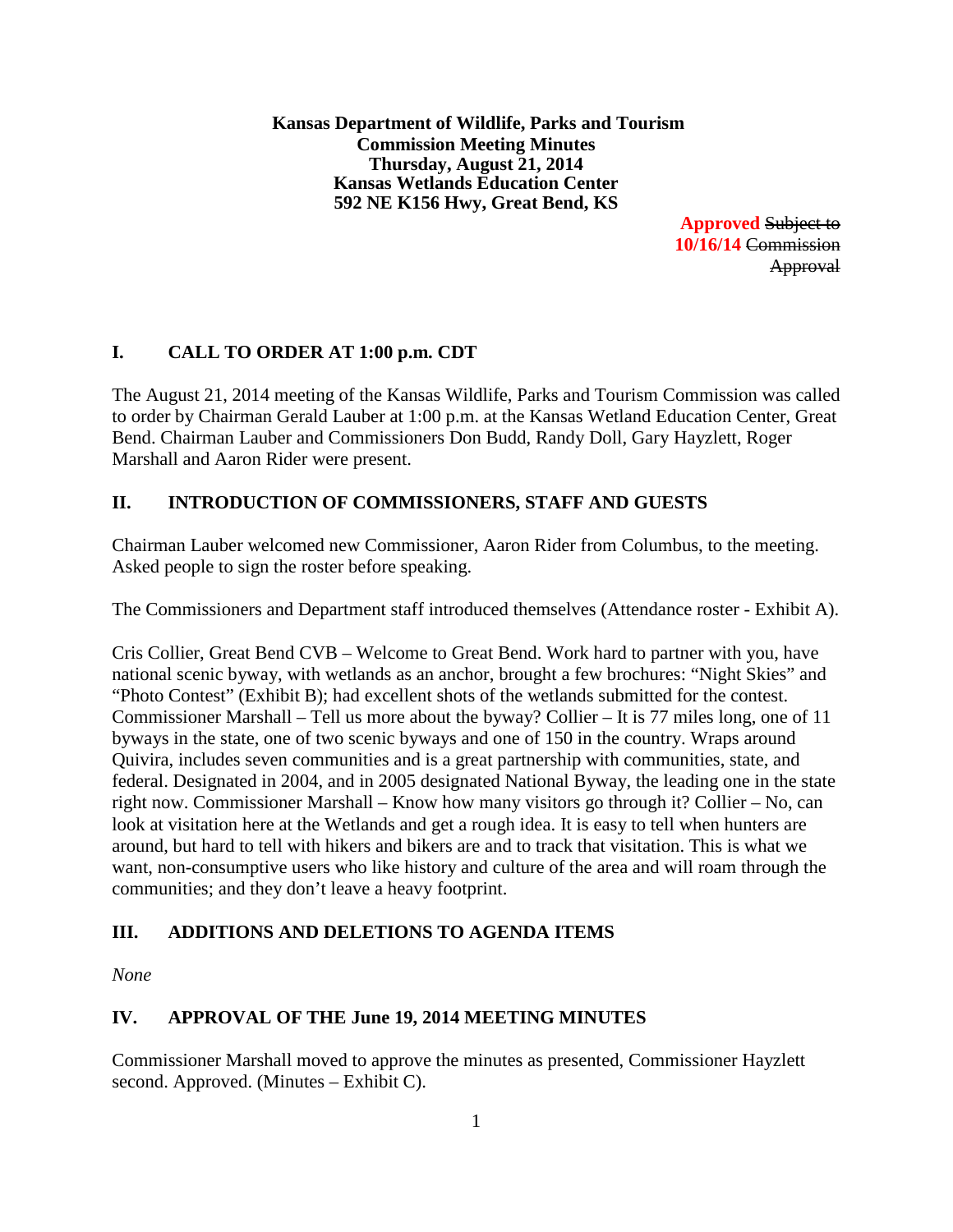#### **V. GENERAL PUBLIC COMMENT ON NON-AGENDA ITEMS**

Tom Walsh, Wilson Lake – Looking at data, walleye population of lake is going down and no input to repopulate it. Wondering why? Other lakes have had several hundreds of thousands stocked? Nygren – Wilson has been one of the lakes that had good natural reproduction, but fish grow slower. I can consult with Scott Waters, the fisheries biologist; the lake is down about six feet and we may need to rethink our strategy. The low level is not why it is not being stocked. Walsh – We want to catch our limit, not over a year's time. Nygren – We will discuss it and I will report back to the Commission. What do you want change in, regulation or stocking? Walsh – want more stocking, like regulations, in fact would change from 15 inches to 18 inches. Nygren – Will get back with you. Chairman Lauber – Like to have natural recruitment and like to keep that whenever we can, but understand your issue. Walsh – Appreciate you doing anything you can. Commissioner Marshall – Why do they grow slow? Nygren – It is a clear lake with low nutrients, there are a lot of fish there and a white perch issue. Blaine Parker, Wilson Lake – There are not many walleye over 15 inches. Are running out of

white perch, could catch 20-100 at a time, neighbor caught only eight in six hours a few days ago. Because invasive species, sure you are not going to stock those, but like to have something to catch. Would appreciate whatever you can do. It is a clean, pretty, lake.

### **VI. DEPARTMENT REPORT**

#### **A. Secretary's Remarks**

1. Agency and State Fiscal Status – Robin Jennison, Secretary, presented this update to the Commission. Giving tourism recap first (Exhibit D); thank Cris for all of her efforts over the last four years; when we brought Tourism onboard there was a natural nexus, now efforts we were making are paying off. Emphasis on accomplishments; without any additional money, we are forty-seventh in nation on amount of money to promote Kansas. Lots of people want to see Tourism managed better. We have done some TV ads and Wichita, Hutchinson, Kansas City and Salina have allowed us to put other things on their ads. This year we advertized within the state to our own residents; people want to see we are doing something, because they see ads for Oklahoma and Missouri, naturally because they want our people to come there. Basis for tourism is development in outdoors; byways are very important to our strategy. Have videos for each byway, with quality production and will use that in a number of ways. Out of eco-tourism committee, Ted Cable had grad student stop in Flint Hills at convenience store to ask what there was to do in the area and was told, nothing; so we created "At Your Service", a training video for CVBs and businesses (our staff has taken the training). Holding Fall Kansas Media event to kick off hunting season and economic impact for Kansas at Horse Thief Reservoir in October. On fiscal status (Exhibit E) - Revenues for the state have gotten a lot of attention. In previous years we have been asked to roll our budgets back, but not anticipating that this year, in fact anticipating small growth. Progress made in four years in park fee fund (PFF), state budget general tax fund was reduced; but changed over to economic development (EDIF - lottery) monies, used for parks and tourism. Given state budgets, there was more need to get EDIF monies and we had a cut there too. Have increased our PFF; in FY 2011 had \$857,000 at the end of the year; but \$3.1 million at the beginning of this fiscal year. This should have been one of the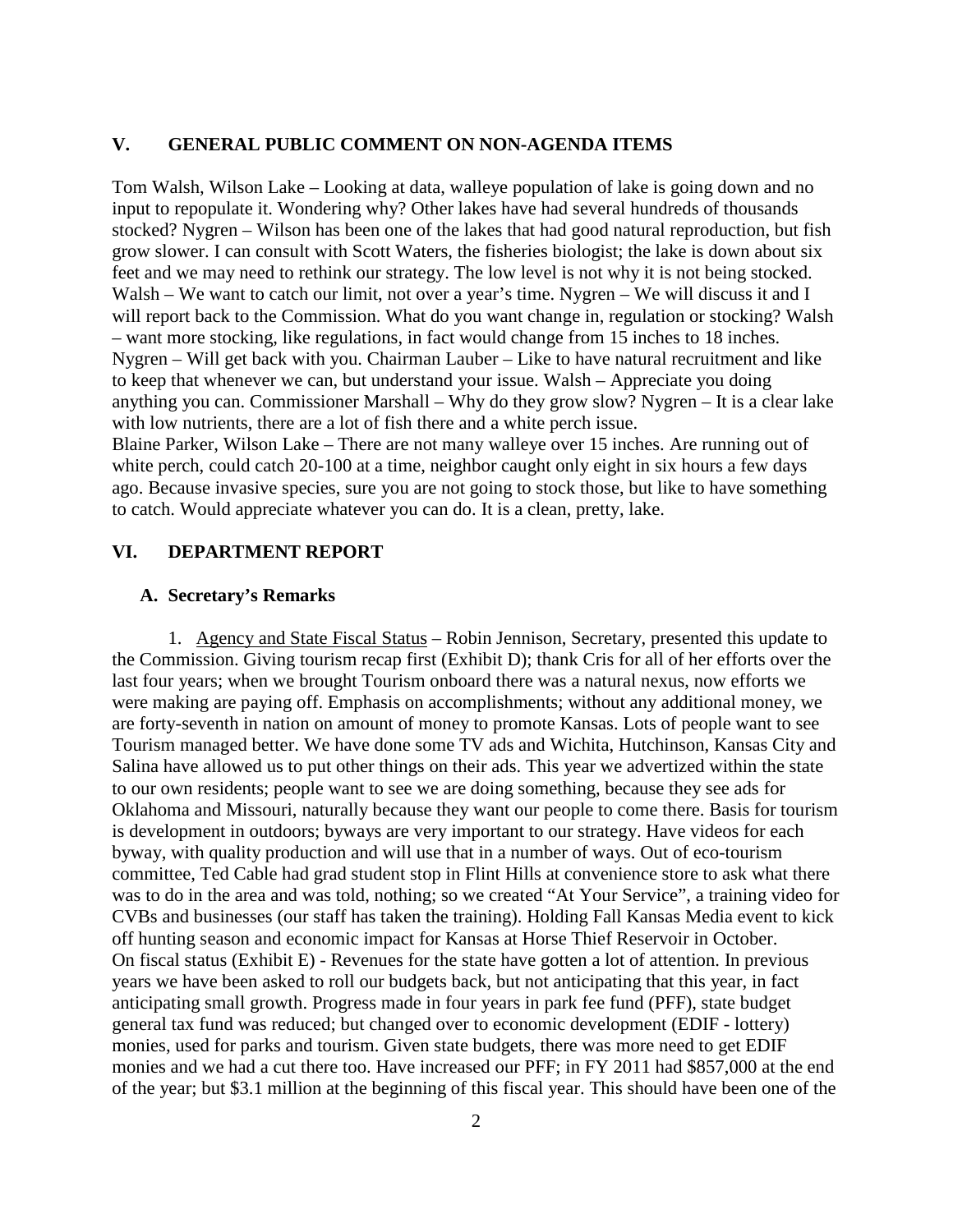worst times with drought and blue green algae outbreaks and to still have these types of balances that is in thanks to Linda Lanterman and her staff; they are going without equipment and are short staffed. We would like to start rebuilding our employee base now. Changes and benefits to the cabin program; would be nonexistent if not for Wildscape, we had \$1.7 million borrowed against cabins and was receiving 10 percent of the income, four years ago increased to 25 percent; making it hard to cash flow the cabin program and was using PFF monies. Talked to the Governor about paying off the cabins and now we get 90 percent of those monies. At the end of FY 2012 we had \$137,000, and last year it was almost \$800,000; in fact the first month was \$102,000, almost the same as the annual revenue before. New cabins coming at Hillsdale, modeling after Clinton and Perry, which are the highest-use areas. Working on 10-cabin deal at Hillsdale; hope to build with cash and expect \$120,000 revenue a year from those. Impact of drought has caused loss of hunting license sales, when you look at wildlife fee fund (WFF), but still in pretty good shape; because of federal funds, Pittman Robertson (PR) continues to go up because of sale of guns and ammo. Try to utilize those funds and get those obligated when the money comes in. The parks has not had the amount of money to operate for about 15 years, so trying to do some things and increase that budget a little bit; reliance on state revenues will be about the same. Chairman Lauber – Sold \$21 million in license in FY2014? Jennison – Cindy, what are other things in wildlife fee fund? Cindy Livingston – Money in wildlife fee fund is oil and gas income, easements, sale of surplus properties, housing rent for few houses we rent on our properties as well as license sales. Chairman Lauber – Not too significant, so license sales is at least 90 percent of income, then an additional \$18 million from PR funds? Jennison – That has to be in a grant, 25 percent we pay, and feds pay 75 percent. Chairman Lauber – In initial stages of gun and ammo hoarding, which seems like bigger jump. Jennison – We run about a year behind on sales and have to have a grant that qualifies for that. We may have more money as we have two years to obligate those funds. Chairman Lauber – WFF history is fairly stable, but big increase in federal aid is excise dollars? Jennison – Yes, has guys responding on those projections. Commissioner Budd – Have questions of Linda. What did you attribute big dollar increases to? Lanterman – It is strategic, got rid of second vehicle permits and did not see drop in permits; park passes through DMV; cabin programs with new users who had to buy vehicle permits to come in park; and cut back on staffing. We implemented some changes so we wouldn't have to go through not having enough money to make salaries. Capturing stay-cation people; doing movies and events in state parks. It is multiple things we have done. Commissioner Budd – Do you think paying off cabins contributed? Lanterman – Different funds. Jennison – Last year CFF paid electric bill. Lanterman – Yes, about \$799,000 to pay utilities, which we didn't in the past. Held camping fees low, but increased utility fees. A fine line in industry of camping and recreation and need to make it affordable. Blue-green algae has been a real problem. Commissioner Budd – I think all of you need to be congratulated. Jennison – Couldn't have done it without the people out in the parks. What did you get last year in EDIF? Lanterman – About \$2 million less. Not without challenges, but sleep better when money in the bank.

### **B. General Discussion**

1. Update on Pheasant Tour – Robin Jennison, Secretary, presented this update to the Commission. Last winter in western Kansas, concern in lack of deer in southwest Kansas and last year with pheasants and became clear we needed to go out and talk to the people. We had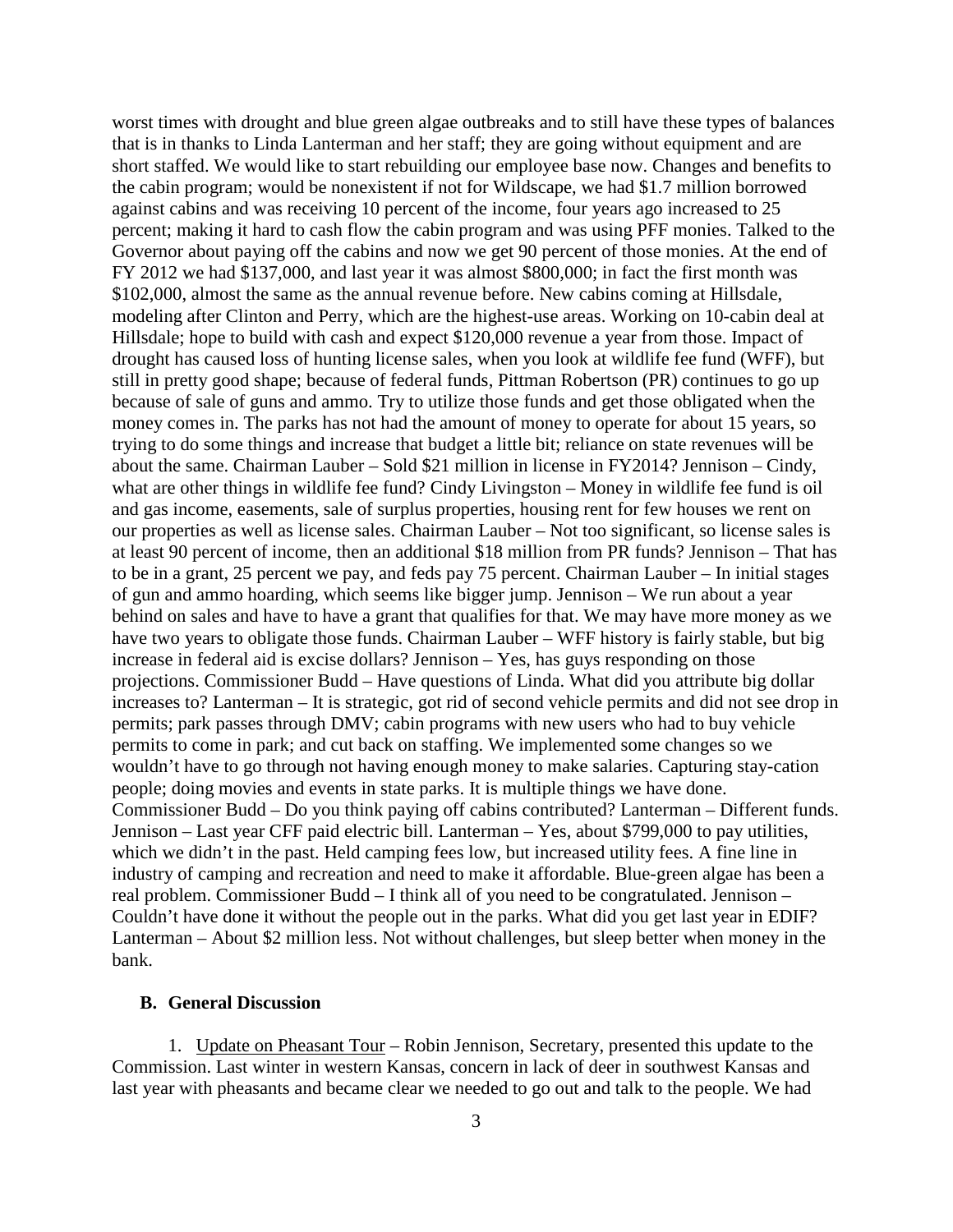hoped to have a number of legislators, but only had one legislator present, had participation from Pheasants Forever, and Commissioner Rider came on the tour. Saw good cover crop, pollinators and held public meetings. Heard from biologists and CVB people who attended the last part. It was a great meeting and plan to continue to do that in some form. Great opportunity for agency to interact with each other (all over the state) and with the public. Did see some pheasants, heard innovative things; expect some good and some bad areas of hunting. Interesting to see people working together. June is month where those birds need cover and insects to eat; productive meeting and will try to continue. Chairman Lauber – What is pollinator, bugs or bees or something? Jennison – Yes. Chairman Lauber – Good for department and understanding the public opinion; drought definitely is an issue.

2. Wildscape Presentation – Charlie Black, Executive Director, Wildscape, presented this report to the Commission (Exhibit F). Thank Secretary Jennison for offering this opportunity. Also, would like to possibly recruit one of you to our board. Established in 1991, as a nonprofit  $501(c)(3)$ ; and we have a board of directors that are not paid. Maintain staff of three, Debbie Brandt, Director of Administration, Lynn Gentine is Director of Development and myself. Broad array of various outdoor interests. Helping at Mined Land area, where Wildscape helped secure matching funds to add handicap access. Today working on river access on Arkansas River by Belle Plaine and working on three more locations; long stretch of river with no public access, trying to have enough areas to float to in a day and be able to get on and off the river. We will take friends groups, with like interests, under our 501 (c)(3) umbrella to help them out. Our flagship was the cabin program, created opportunities to go to state parks and not have to pitch a tent; and a source of revenue to Wildlife and Parks, raised \$500,000 in private funding and have \$230,000 for that program for additional cabins (from private donors) and will be using that money at Hillsdale. Very involved in recruitment efforts, with OK Kids and Wildlifer Challenge programs. Many OK kids programs are on state parks and there are 20 challenges on the program. Hope to get people outdoors where it begins to become a lifestyle for them. Can use smart phones to perform challenges and have the people take pictures of themselves doing something with wildlife and upload the photo; working on manual, at the request of teachers who are using this for curriculum. Wildscape continues to look for opportunities and will work closely with Wildlife and Parks, a smart partnership. The sitting secretary has always sat on our board and in the past a commissioner too; so am interested in having one of you to become involved. Could help us steer the organization and lead to more opportunities. Jennison – What prompted this, was looking at bylaws and it said a member of Wildlife and Parks, which was meant to read a member of Wildlife and Parks Commission, would be great if one of you would want to be on there; if not we can remove it from Wildscape bylaws. Also, plan to have Charlie come and report on a regular basis. Also, helped on wetland at Milford. Just contemplate your interest; we view this as important. Chairman Lauber – How many meetings a year? Black – Three, one March, June and October and two fund raising events, Governor's event and shooting event at Pittsburg. Chairman Lauber – You do a good job.

3. Update on Electronic Daily Hunt Permit for Public Lands – Brad Simpson, public lands section chief, presented this program to the Commission (Exhibit G).We have been using paper system for 25 years on select wildlife areas and are looking at implementing electronic system, focusing on automated access. John Silovsky was driver behind this system; which has been used at Fort Riley for 4-5 years. As part of his sales pitch, can't manage what you don't use.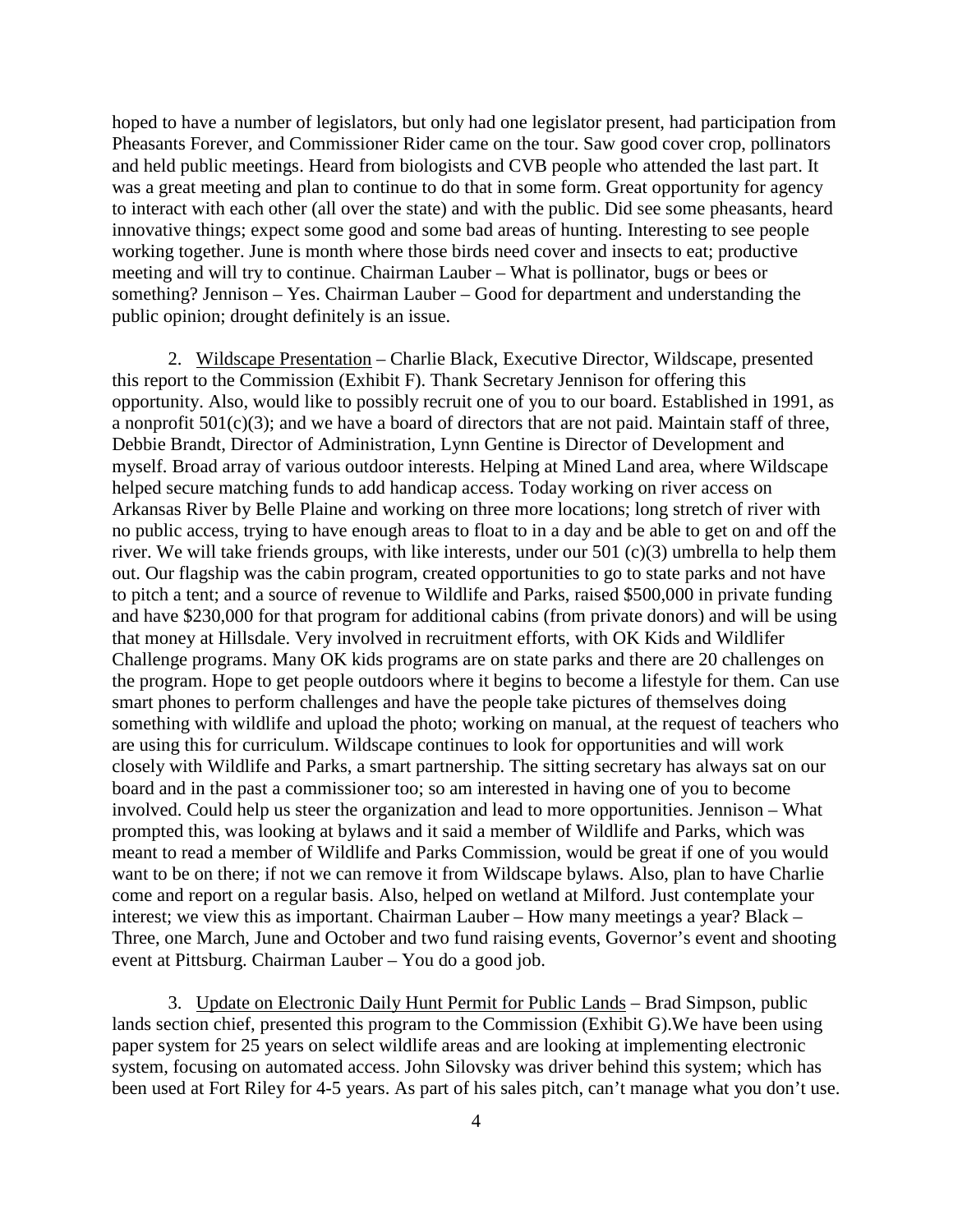Have kiosks in parking lots and a person would fill out paper and drop top part in the box and when done hunting, fill out bottom part and drop it in the box. Will show what kind of game hunted and how much used. Electronic permit will give more timely harvest information, takes 2-3 months after season right now; will provide cost savings through manpower, printing and data entry; special hunt management in the future; better marketing public land opportunities; safety/emergency situations (for example, road closure or flooding) once signed up it will tell them when they check into the system. Will know who is on the area if something happens. We also believe it will be more convenient for users; and will give opportunity for timely information (like whooping cranes on pool two – and that pool is closed, etc.). Goals: no barriers/burden, user friendly, timely information, quality product; use of smart phone and internet. Looking for two years now and seeing what everyone else has been using, going with iSportsman, the first state agency to use this. In April 2014, signed contract and hope to implement on September 1; trying to get word out via news releases, hunting regulations, signs on Kiosks, post card notices, windshield cards, and social media. Not using on all areas at once, add the rest of the areas next year. Plan to run dual system this year, paper and electronic, until March 2015.

Mike Nyhoff, public lands supervisor at Hays - I picked up this program when John Silovsky retired. Commissioner Budd – Terminals onsite? Nyhoff – Yes, some, the cost \$30,000 each. Have some programs for dumb phones too. We have an automated voice, will ask for user ID and pin number, have 14 properties going online right now. Will ask activity (hunting waterfowl), at end of the day check out. Link [https://kdwpt.isportsman.net](https://kdwpt.isportsman.net/) hope to have maps online soon. Upon registration it gives them an account number, but this must be done online; once in the system they can do it by phone. Has to be web-based or smart phone or by phone before and after hunt. We believe sportsman will prefer this and will give us better information. Commissioner Doll – When you go to Cheyenne Bottoms you fill out paper; any way to see if someone has gone out or not? Nyhoff – Through backdoor can check who is on an area and what vehicle they are driving. When they first register will be given paper certificate with number. Commissioner Rider – Everyone will have to be registered by September 1? Nyhoff – Both systems will be there until March 15. Commissioner Rider – Register one time only? Nyhoff – If they register today it will be good until 2030. Check in each time, if you don't check out, can't check in the next day until finished with check out. We will send them reminders until they check out. Unknown audience – As a user will I be able to see my history? Nyhoff – Not sure at this point. Unknown audience – Would be nice, like a journal. Marc Murrell – Even kids register? Nyhoff – Yes, can certify that they don't have a KDWP number and still fill it out. Unknown audience – Can we check in ahead? Nyhoff – Evening before the hunt. Commissioner Rider – Think this will be beneficial, will take care of backup in lines at kiosks. Nyhoff – Almost everyone has a cell phone now. Talked to individual today, who said they will help each other out. Commissioner Rider – What will happen with hunter if system is down? Nyhoff – That can happen, not going to do anything to them; that can happen, but number of times is very small. Cell phone service may be a problem, but hopefully you will check in before you get to the property. Simpson – We are not flipping the switch on until all of the bugs are worked out. Mike has been working with iSportsman people all week on the demo.

#### *Break*

#### **C. Workshop Session**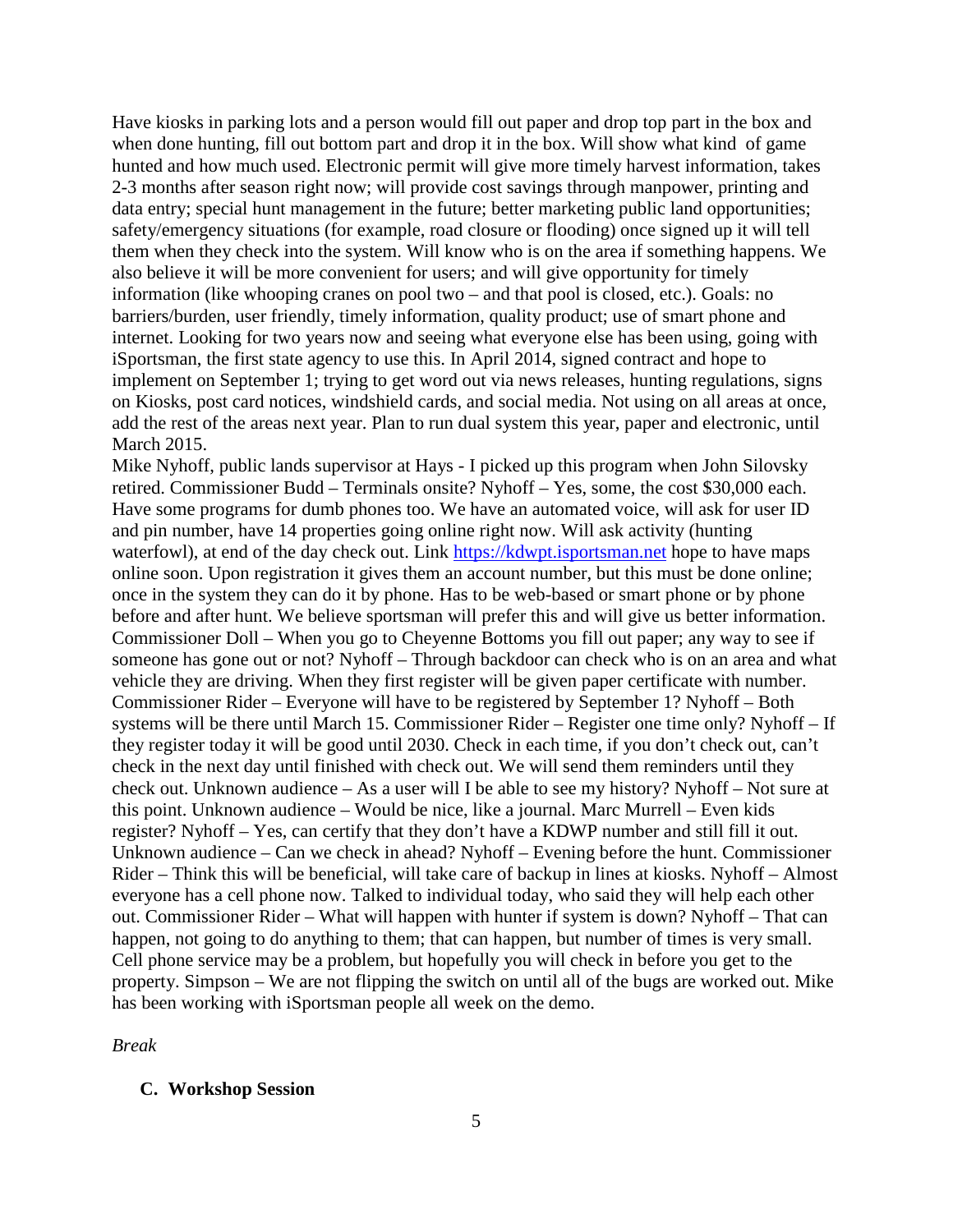1. 2015 Turkey Regulations - Jim Pitman, wildlife biologist, presented this report to the Commission (Exhibit H). This is 115-25-5 and -6, the fall and spring turkey season. There are six management units across the state. Sold almost 72,000 spring permits this past spring and 15,000 permits last fall. Hunt success was 55 percent, with 75 percent adult gobblers and we use that data to help set seasons. Had 55 percent success across the board this last year, the highest in the nation. Looking at success rates, look at different regulation packages, based on hunt success and percentage of jakes in harvest. Did not reach any triggers so we are not recommending any changes. We did make changes for this fall, already approved at previous meeting, to reduce bag from four to one in Units 3, 5 and 6, (NE, SE and southcentral Kansas). Also, voted to change youth season dates which will take effect next year; regular season will be one week later. Chairman Lauber – When will we vote on 2016 spring season? Pitman – Try to do ahead of schedule, probably be at the next meeting. Chairman Lauber – I have had constituents who have contacted me about shortened season to accommodate bowhunters. I thought more people were aware of it. We postponed change to benefit Governor's Hunt, but may be huge dissatisfaction from those who feel shorted and expecting some retaliation on that. Not in support of change we made, but made for a sound reason. Surprised when people realized that most have lost a week during the prime week. Pitman – Haven't heard a lot, but have heard some and I explained it to them, and further explained that three out of seven years the season will be the same as in the past; still a week to ten days earlier than most openings in the Midwest. Go back and look at youth participation, which was the goal and why this was done; removing the competition. Commissioner Budd – Modeled after Nebraska? Pitman – That is where we set up the archery. Commissioner Budd – Would you vote differently if this was up for vote today? Chairman Lauber – Yes, I would.

2. Park Regulations – Linda Lanterman, Parks Division director, presented this update to the Commission (Exhibit I). This will be 115-2-3, in anticipation of the completion of Sand Hills State Park. We will have soft opening before the state fair starts. We have only 64 campground sites and we are looking at the higher rate, which would be the same as El Dorado, Milford, and Tuttle Creek State Parks; would need annual camping permit, plus \$332 for one utility, \$392 for two, and \$432 for three. We will vote on this in October.

3. Fishing Regulations – Doug Nygren, Fisheries Section chief, presented this report to the Commission (Exhibit J). First workshop on proposed changes for next calendar year. At Glen Elder and Lovewell, add 35-inch minimum length limit on blue catfish, it takes eight years to reach sexual maturity so after natural reproduction will be more liberal. Coffey County Lake, managers of Wolf Creek want to change to five-day creel limit on blue catfish. These changes are on the reference document. Commissioner Budd – How do you notify the anglers? Nygren – Newsletters that all of the biologists have and in the fishing regulations. Also, post at the lake. Chairman Lauber – Why would Coffey County want to increase the harvest? Nygren – Have had explosion of fish. There concern is there are so many that they are not going to grow well. Changes to 115-25-14 to include a new trout stocking location: Father Padilla Pond at Herington will be added to the list of Type 2 waters, which means you need the permit if fishing for trout. Revoke 115-18-21 that requires floatline fishing permit, a no cost permit that was added to six trial locations so we could survey permittees to determine what impact they might be having on the resource; we had expanded to twelve lakes and no longer see a need to survey the floatline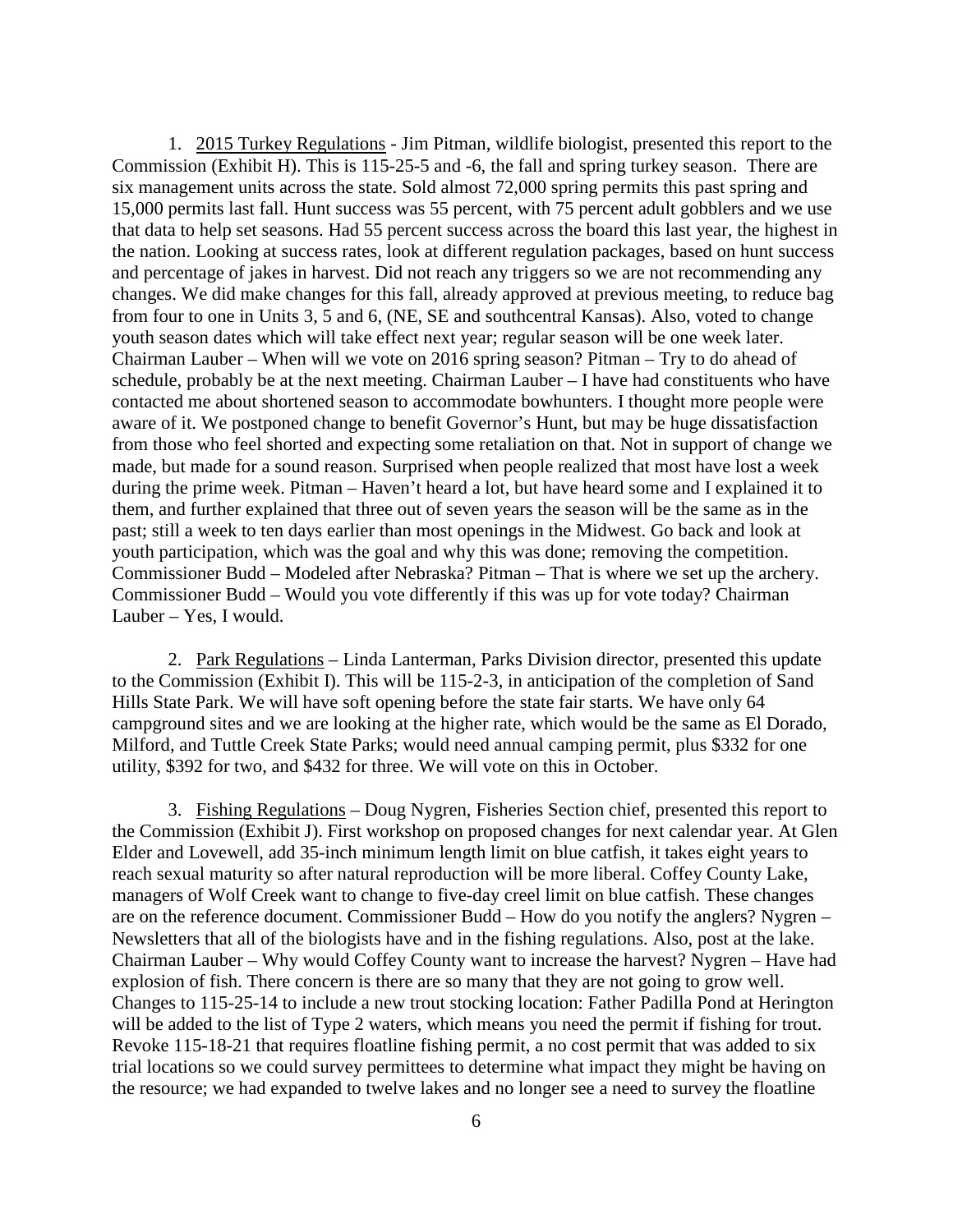users so would like to remove the requirement to possess a permit. There are still certain waters you can use floatlines on, but no permit will be required. Have been asked to change cast net, from 3/8- to ½-inch mesh; still have to release sport fish. We have been asked to use KDWPT ID number to mark gear instead of name and address, too late to vote this time, but can pursue and have a hearing in January. Chairman Lauber – I think we should pursue it.

4. Five-year Review of the Kansas Threatened and Endangered Species Lists – Ed Miller, wildlife biologist, presented this report to the Commission (Exhibit K). This is the fourth time this has been in workshop; been working on this since October 2013, will vote in October. Our agency has the authority to list species through the Nongame and Species Conservation Act of 1975. This year the agency and the T&E Task committee (Bill Busby, Kansas Biological Survey; Mark Eberle, Fort Hays State University; Elmer Finck, Fort Hays State University (who is here today); David Haukos, Kansas State University; Jason Goeckler, KDWPT; and Dan Mulhern, USFWS) have the following recommendations: two species are being recommended for removal from the threatened and added to SINC list (they probably do not have a viable population in Kansas although there has been one record of each within the last 35 years), the SINC list would allow them to still be on the radar and sightings would be recorded and would still rank higher for survey or research funding; the chestnut lamprey and silverband shiner. Three species are being shifted from threatened to SINC list, survey data shows that they have crossed the threshold to this list; the spring peeper (a small woodland frog), the longnose snake and the smooth earth snake. One species was being recommended to retain its current status as threatened, but the Secretary is asking for SINC status; the redbelly snake, recent research show it is more of a habitat and diet specialist than previously thought. It requires old growth hickory forest with proper moisture gradient to maintain its staple food supply of slugs and snails. The northern long-eared bat was petitioned to be removed from threatened status, but the committee recommended it for SINC list, primarily because there is too little known about this bat and the possible disease status (a fungus known as white-nosed syndrome), nor do we know where this bat hibernates, habitat used by maternity colonies or how restricted or widespread it is in Kansas. (listed all ten species). Commissioner Budd – Tell me the difference between threatened and SINC? Miller – Have authority on threatened to protect from take, no authority on SINC. Chairman Lauber – Article on redbelly snake, opinion stated they thought there were more snakes than we think. Miller – Travis Taggart did a "found on road" survey, not good information for trend data. We have funded research through Kansas Biological Survey, which we based our information on. It is presence/absence data, mark point on GPS, not scientific. Chairman Lauber – I support the Secretary's recommendation. My analysis is the redbelly snake falls from threatened in Kansas, not that way in a lot of its other native habitat. As drought conditions lessen, it may correct itself. It is short in number in Kansas, but not in the Midwest and the trend has been bad and you believe it is drought related? Miller – That is part of it. Chairman Lauber – In a state with economic activity, don't want to fight this issue. Joni Godsy, Shawnee, Kansas – On front lines of this, in economic area you are speaking of. When I came to Kansas, I couldn't believe how beautiful it is, like the forested areas in east and the Flint Hills. Nine years ago we bought five acres in Shawnee that is heavily wooded. Photos are all taken on our property (showed slide show). People love the commerce Johnson County brings in. You are the custodians of green space for the state. This area is devouring the green space, dead area in the middle and keeps getting wider and wider (like donut). Have owls, deer, snakes (smooth earth snake); our woods are going to be torn up for sewer system, developers are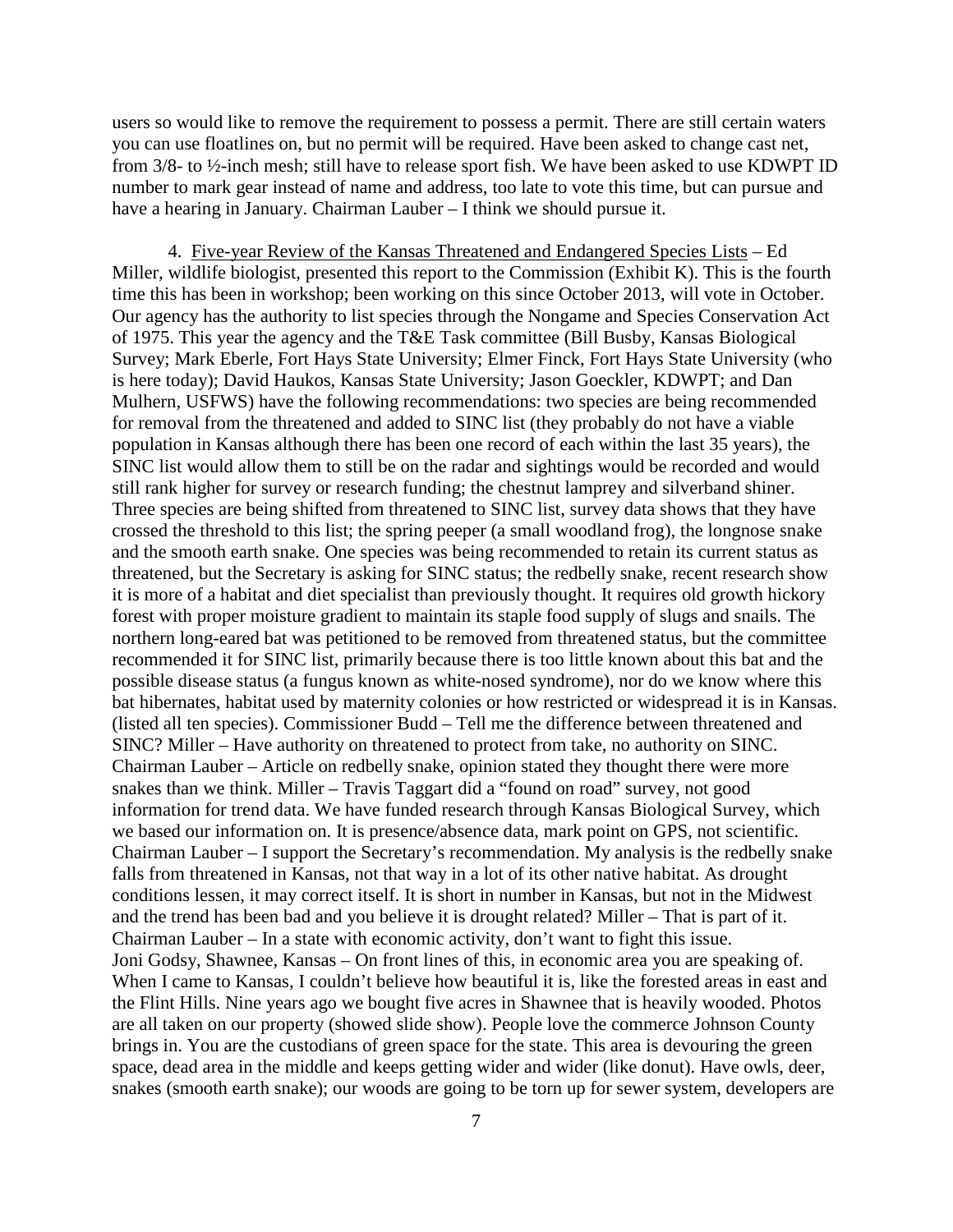a small group of people in this area; this snake is eating into their profits. Also, have hawks, canopy/song birds, deer, generations of birds, small mammals, turkeys, predators and they all have their place. I am not anti-hunting, but am anti-poaching. In 2012, put baby pool out for water for the animals, ponds in area will be taken out. Kansas wildlife are on products being sold internally, several of my artwork is on puzzles and bedding, etc. People on social media have fallen in love with the animals in Shawnee, one of my biggest followers is a man in Bangladesh; that area is about to be destroyed. I am working on a book, about our bucks "The Boys of Bell Road," with artwork and stories. Picture your home and then picture an Applebee's right beside it - that is what we are facing. The houses are sprawled apart in our area and heavily wooded. The point of all this is, the smooth earth snake has a petition to delist, the state of Kansas is a big place, small part of entire state; two developers tired of paying for this snake, going through politicians to get these snakes delisted. Who is driving your bus, you are the stewards and if you aren't driving the bus then maybe we don't need you guys. If you did a poll, the vast majority would not be for this delisting. Commissioner Marshall – We are not in charge of the zoning in your area. Godsy – Zoning has not been changed yet, trying to delist snake and force sewer in. Commissioner Marshall – If we leave it where it is? Godsy - It forces them into mitigation. It bothers me that this is not based on science, it is based on politics. Commissioner Marshall – Are there other areas that had to mitigate? Godsy – Yes, west of there.

Troy Schroeder, Kansas Wildlife Federation – Recommend that you stay with recommendation the scientists came up with, to keep redbelly snake as threatened. Lose sight of species, overloaded aquifers, etc.; all in the idea of economic development. Need to think about this, 100 year anniversary of passenger pigeon, last one died and became extinct a 100 years ago. Commissioner Budd – What is going to be staff/department recommendation? Tymeson – In the briefing book. Commissioner Marshall – Will we vote for one species at a time, or all together? Tymeson – As one document. Chairman Lauber – Smooth earth snake is going to be delisted to SINC, but the redbelly snake is the issue. Where I live this is happening, too. On lesser prairie chicken feel we could have handled that issue ourselves; there are a lot of issues with being federally listed. The agency deals with issues where people are not happy with something that is a lawful act, like leasing land. Commissioner Marshall – Mr. Secretary, can you talk to us today? Jennison – We take this as a serious issue, we are stewards of green space. To take off smooth earth snake off was a scientific decision. The redbelly snake was not. We are not saying it is not an issue, but don't want to go into this with a hammer, because of lesser prairie chicken. We are driving the bus, but don't want to drive it off the cliff. Last year a bill was introduced to get rid of Nongame Threatened and Endangered Act. I think the USFWS did overstep on lesser prairie chickens; we can't keep using the hammer, have to protect the natural resources in this country; but do it in such a manner not to hurt economy and social structure. Wanted to talk about strategy of why we should move to SINC, Travis Taggart is noted herpetologist, on whether redbelly snake is rare or reclusive; so that needs to enter into this decision. We are on the edge of the redbelly snake range. We are trying to conserve for Kansas and Kansans, not giving up our responsibility to conserve the natural resources, but have a necessary strategy to keep that authority for a long time to come.

Felix Revello, Kansas Chapter of the Sierra Club – Appreciate what KDWPT is doing, facing adverse political environment; offer our thoughts and help on whatever we can do (Exhibit L). Some people are asking why we should go to extreme to protect two species that are shy, hard to find and less than a foot long; because they are valuable component in eco-system, which makes it less viable for supporting life, even human life. We recognize they are component of moist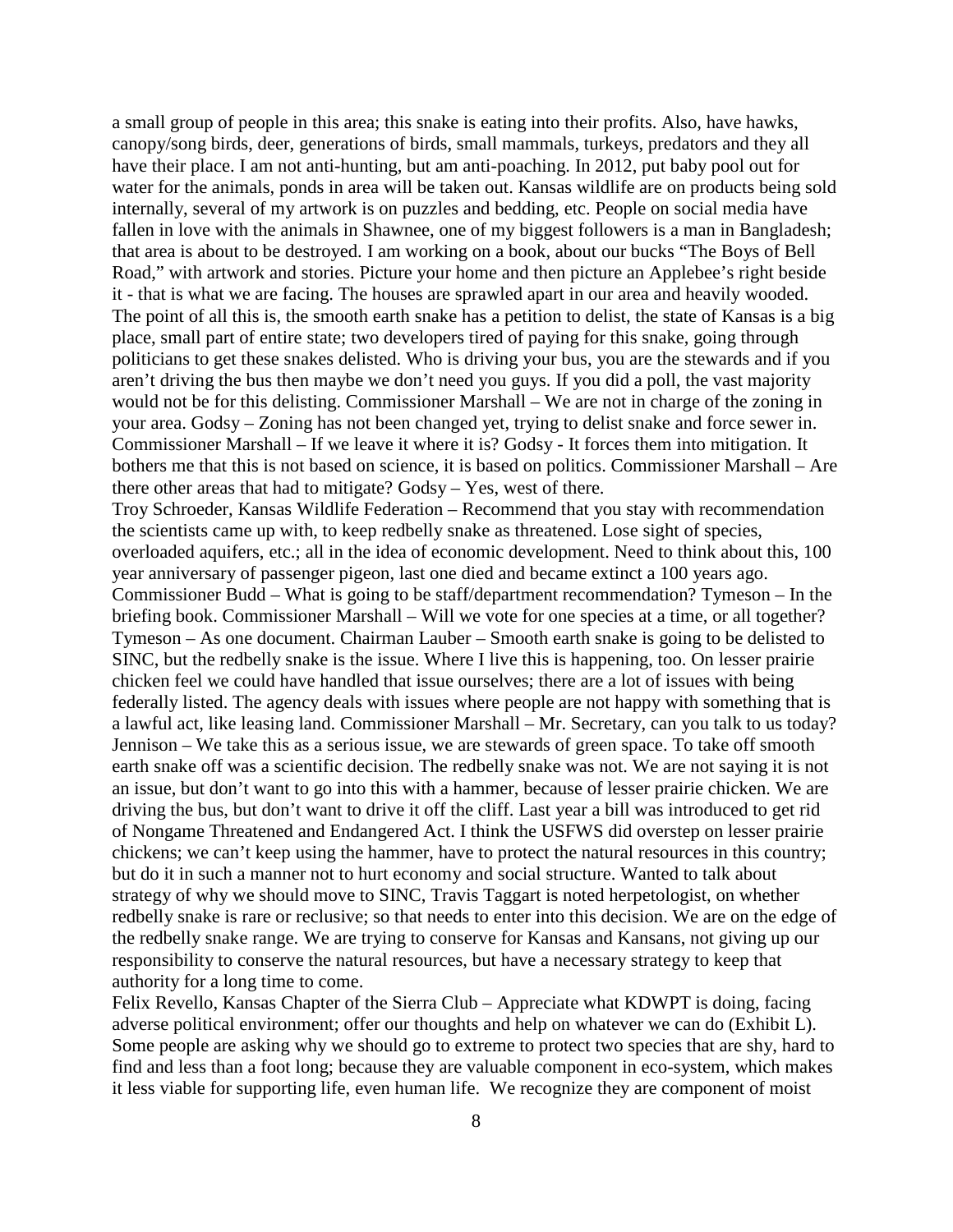oak/hickory forest; downlisting of either species is not scientific-based. Is department trying to get ahead of vocal politicians, we believe so. Delisting the redbelly, in spite of T&E task force recommendations, is this case on socio-economic basis. Moist oak/hickory forests are under long-term threat from population growth; quoted percentages of loss in the eastern counties. In smooth earth snake petition it states "an increase in forestland habitat in eastern Kansas." Is there more and is it the right kind of forest? Mitigation requirements, SINC species will not compete with threatened species for funds. Do not delist until more is known about them. We don't have the right to decide for future generations which species they will inherit. Commissioner Doll – The committee recommends, retaining threatened status for redbelly, but recommendation is to change to SINC status, correct? Miller – The Secretary moved that recommendation on the redbelly. Commissioner Marshall – What is population on snakes nationwide? Revello – Other populations east of us. Requirement of Kansas Endangered Species Act, we must protect it to protect natural heritage of Kansas. Have not studied dynamics outside our state. (Handout – Exhibit L).

Elmer Finck, professor Fort Hays State University, also member of T&E Task Committee – Comments not as part of the Task Committee; Travis did not share any data with us, other than finding six snakes on the road; I can take you out now and find ten lesser prairie chicken, not a good indication of population. Commissioner Marshall – What is population? Miller – Observation data done by Kansas Biological Survey. Commissioner Marshall – Trying to get a handle on how many? Miller – Difficult and costly to come up with those numbers, would only be documentations of sightings. Commissioner Marshall – How do you get to the fact they are endangered? Finck – Only whooping cranes and condors have numbers. Commissioner Marshall – How are you estimating populations? Finck – Survey areas. Commissioner Doll – What is estimated population? Finck – There is none, no density study. Flipping rocks or putting out structures to see how many we trap. Jennison – What was baseline data when snake was listed? Miller – It was 1986 and input came from Joe Collins, based on his survey work and comparing herps, according to his recommendation. Finck – Gathered biologists across the state to develop a list and looked at our particular group and made estimates, some we didn't know much about so put on SINC list, others we knew were rare we listed. We now have data sets that give us feel for the species. Commissioner Marshall – Trend for last 10 years? Finck – Don't have that data. Commissioner Budd – Why don't we? Miller – Costly to do that. Commissioner Budd – Would you support funding that data (Sierra Club and Kansas Wildlife Federation)? See what interest is, to have starting point, no reference point. Need a scientific number. This question is going to continue to come up, no different than whooping crane or prairie chicken; we don't have anything to wrap our arms around. If we want to be true stewards, have to put some skin in the game. We can't change the information we have today. Finck – I have been on that committee and base on as good of science we have at the time. Chairman Lauber – Like Sierra Club to devote budget to research. Best attempt at accurate science, good minds have come up with what is good for the species; be mindful of practical constraints. Like to see scientific report like Don is talking about. There have been battles about development for a long time; especially as green space diminishes. There is also the economic factor; jobs and tax receipts, etc. I think Secretary Jennison has made a recommendation that the department do this. Vote in October. Finck – We look at the data we can get and send out to professionals, can't consider anything but the biology. Commissioner Budd – The one thing I want to caution everybody about is the dynamics of the department, the state that are big factors of what we have to consider; when I hear scientific data and we ask where starting point and where we are today and we don't have it, it is disappointing.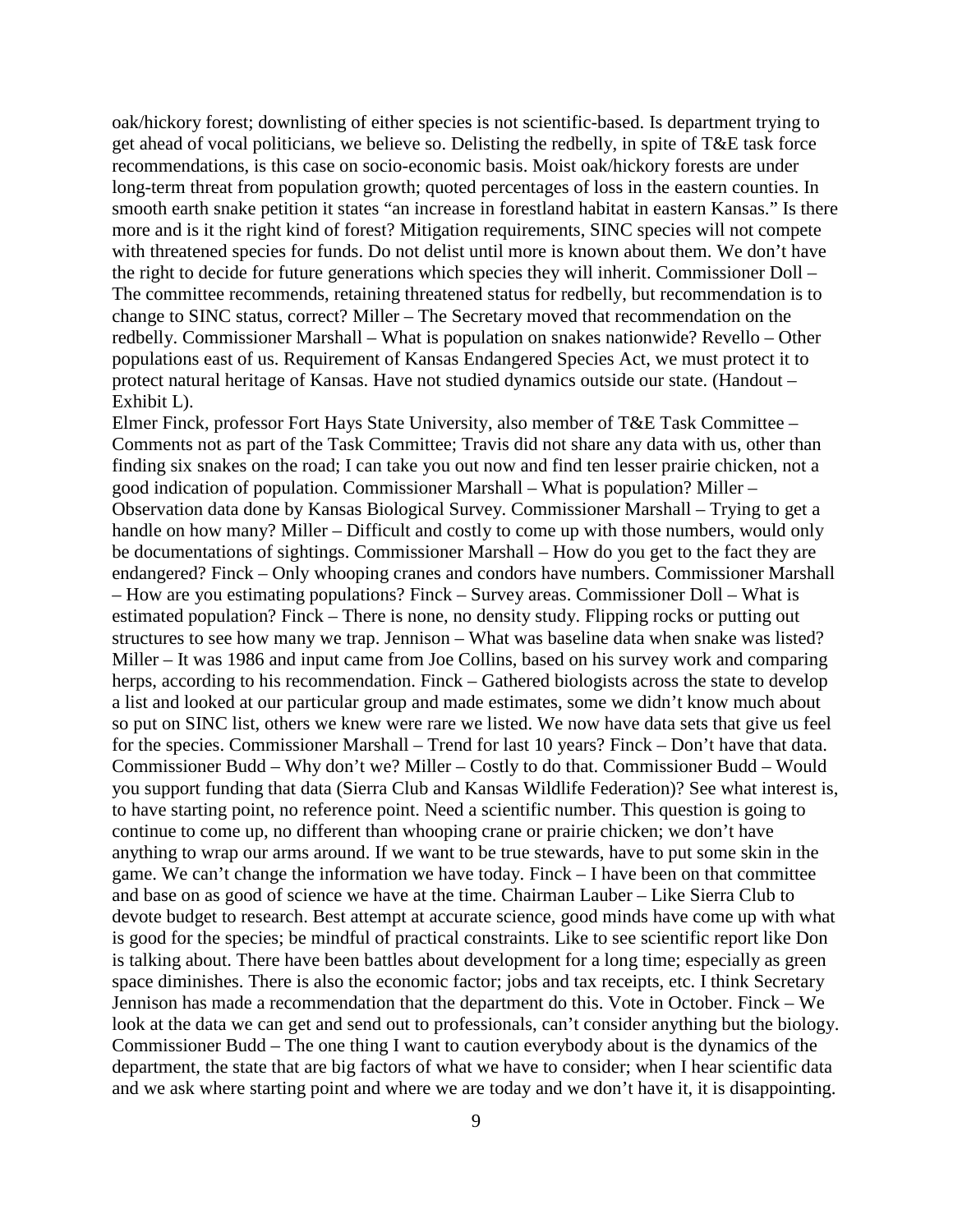Finck – For some groups and species it goes back to 1965 and that can be done; but reptiles it is just beginning. Commissioner Budd – We understand we can't go back. Finck – We would like starting point, too.

Alan Godsy, Shawnee – Heard you speak about budgets and working within budget constraints; what about developers paying for it, get your studies and data. I object that taxpayers and you have to come up with the funds. Commissioner Budd – Asking someone to prove a negative. Godsy – It is already endangered. Commissioner Budd – Need better data. Godsy – We are providing push back to these developers. Chairman Lauber – I don't know who the developers are, but I probably wouldn't want to go fishing with them; but it may be there lawful right to do some of these things. Work with zoning commission, can't force them to pay for research. I don't think our agency has that ability. Commissioner Doll – Chris, gentleman from Sierra Club mentioned statute? Tymeson – Statute, Nongame Species Act, in 1973, some changes in 1990s. Commissioner Doll – Are we violating rule or statute and putting us in danger of lawsuit? Chairman Lauber – Never taken litigation seriously. Jennison – I went through the statutes at last meeting, in 1990s is when they added social and economic standards; instructed to have an advisory committee of local people when we do a recovery plan.

Commissioner Marshall – Ask department to look into sailboards, registration sticker won't stick. Tymeson – Under Kansas statute, registered if on public waters, exemption in regulations, no requirement for KA number but on sailboard, which would reduce funding base. We could make recommendation to carry registration form on them, rather than on the sailboard, which is a possible solution. If law enforcement is satisfied with that solution I could prepare regulatory change. Commissioner Rider – For all watercraft? Tymeson – For sailboards. Commissioner Rider – Jon boats, for instance in winter the numbers flake off. Tymeson – If carry registration in the boat you should be okay. Kevin Jones – Have KA number on hull and carry registration with you. That is why certificate of numbers is required to be carried onboard. Commissioner Budd – What about an Argo? Jones – We abide by U.S. Coast Guard law, when on the water it is boat. Tymeson – Need to analyze that based on statute.

Chairman Lauber – New book out on Kansas fishes, includes maps and photos and is best reference book for fishes.

## **VII. RECESS AT 4:45 p.m**.

## **VIII. RECONVENE AT 6:30 p.m.**

# **IX. RE-INTRODUCTION OF COMMISSIONERS AND GUESTS**

## **XI. DEPARTMENT REPORT**

## **X. GENERAL PUBLIC COMMENT ON NON-AGENDA ITEMS**

*None*

## **XI. DEPARTMENT REPORT**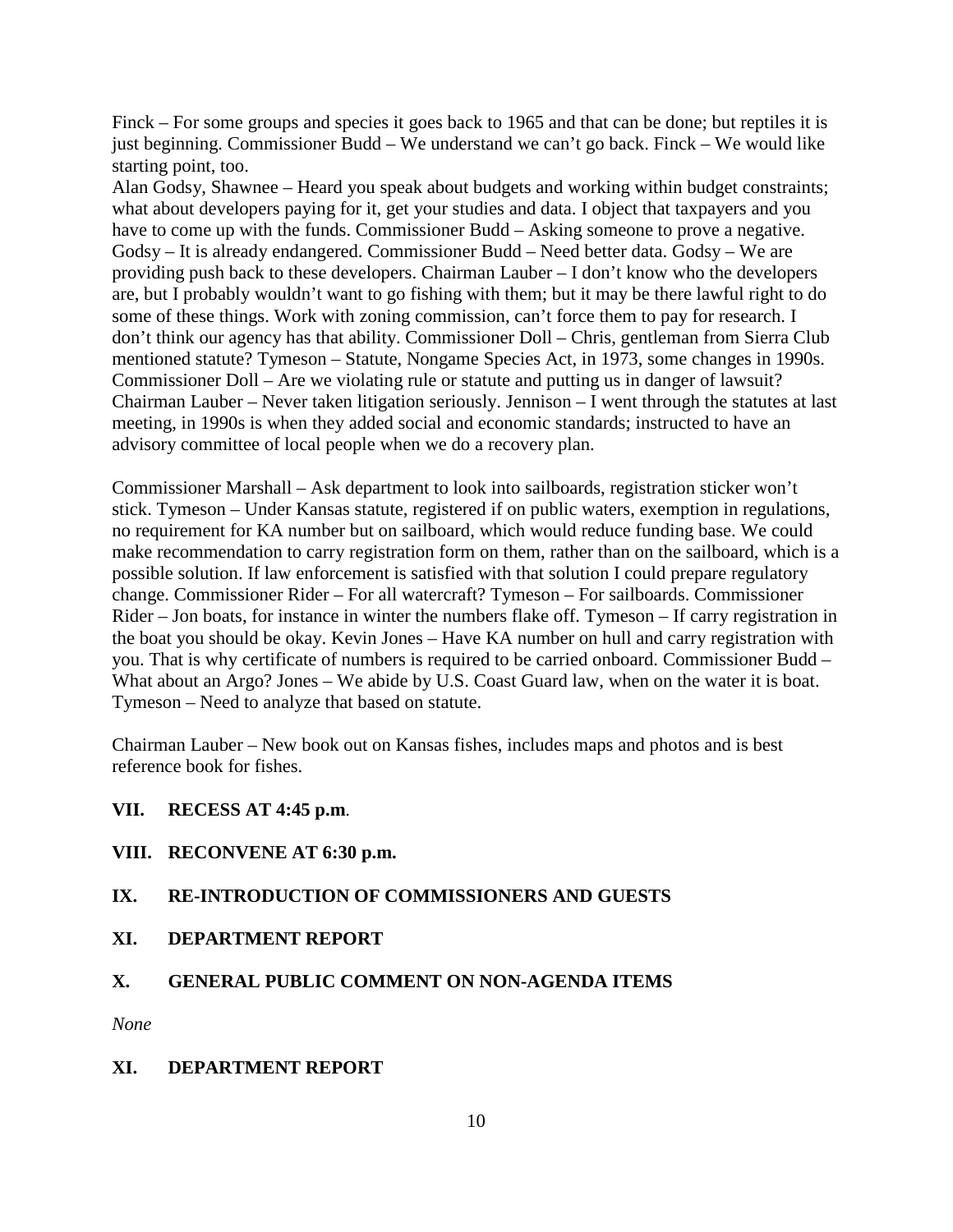#### **D. Public Hearing**

*Notice and Submission Forms; Kansas Legislative Research Letter and Attorney General Letter (Exhibit M).*

1. KAR 115-4-4. Big game; legal equipment and taking methods - Lloyd Fox, big game research biologist, presented this report to the Commission (Exhibit N). Change is underlined, on page three, regarding the use of dogs to retrieve wounded or dead animals. Our recommendations are: dogs would be remain on a hand-held leash at all times while tracking is being done; restricted to dispatch wounded animal with legal equipment during that season; and each person assisting would be required to have a hunting license. We are eliminating the requirement to contact the agency and the restriction of tracking during shooting hours. Unknown audience - Tracking dog out of another state, may allow tracking after shooting hours, however no weapon may be possessed by participants; need nonresident license? Fox – Yes. Unknown audience - How long is leash? Fox – Haven't specified. Tymeson – We had discussion on leash length, we went with hand held, because too long of leash would get caught up.

### **Commissioner Hayzlett moved to approve KAR 115-4-4 before the Commission. Commissioner Budd second.**

|                              | The roll call vote on KAR 115-4-4 as recommended was as follows (Exhibit O): |
|------------------------------|------------------------------------------------------------------------------|
| <b>Commissioner Budd</b>     | <b>Yes</b>                                                                   |
| <b>Commissioner Dill</b>     | <b>Absent</b>                                                                |
| <b>Commissioner Doll</b>     | <b>Yes</b>                                                                   |
| <b>Commissioner Hayzlett</b> | <b>Yes</b>                                                                   |
| <b>Commissioner Marshall</b> | Yes                                                                          |
| <b>Commissioner Wilson</b>   | <b>Yes</b>                                                                   |
| <b>Commissioner Lauber</b>   | Yes                                                                          |

#### **The motion as presented KAR 115-4-4 passed 6-0.**

2. Late Migratory Bird Seasons - Tom Bidrowski, migratory game bird program manager, presented this update to the Commission (Exhibit P, PowerPoint – Exhibit Q, Hunter Survey – Exhibit R). Update on frameworks and season dates. Annual USFWS frameworks establish maximum bag and possession limits, season lengths, as well as earliest opening and latest closing dates. Kansas has been in liberal package since 1997. What considerations in developing regulations, our objective is to provide the greatest opportunity for Kansas waterfowl hunters within the biological capacity of the species using: history of populations and migrations, timing of harvest and human dimensions.

High Plains unit initiated in 1972 and covers the area west of Highway 283. There are a variety of hunting preferences for early migrants on prairie potholes and late migrants on lakes and rivers. Waterfowl are counted twice a month at 38 locations from September 1 to March 31. Depending on year, see additional peaks in January. Chronology of duck harvest, with low numbers of hunters, data is limited. Six season dates were presented on hunter survey. Used negative/plus scale to rate responses. Traditionally opens October 1 and runs through January 1 and reopened the end of January. In waterfowl survey we offered six options for each season.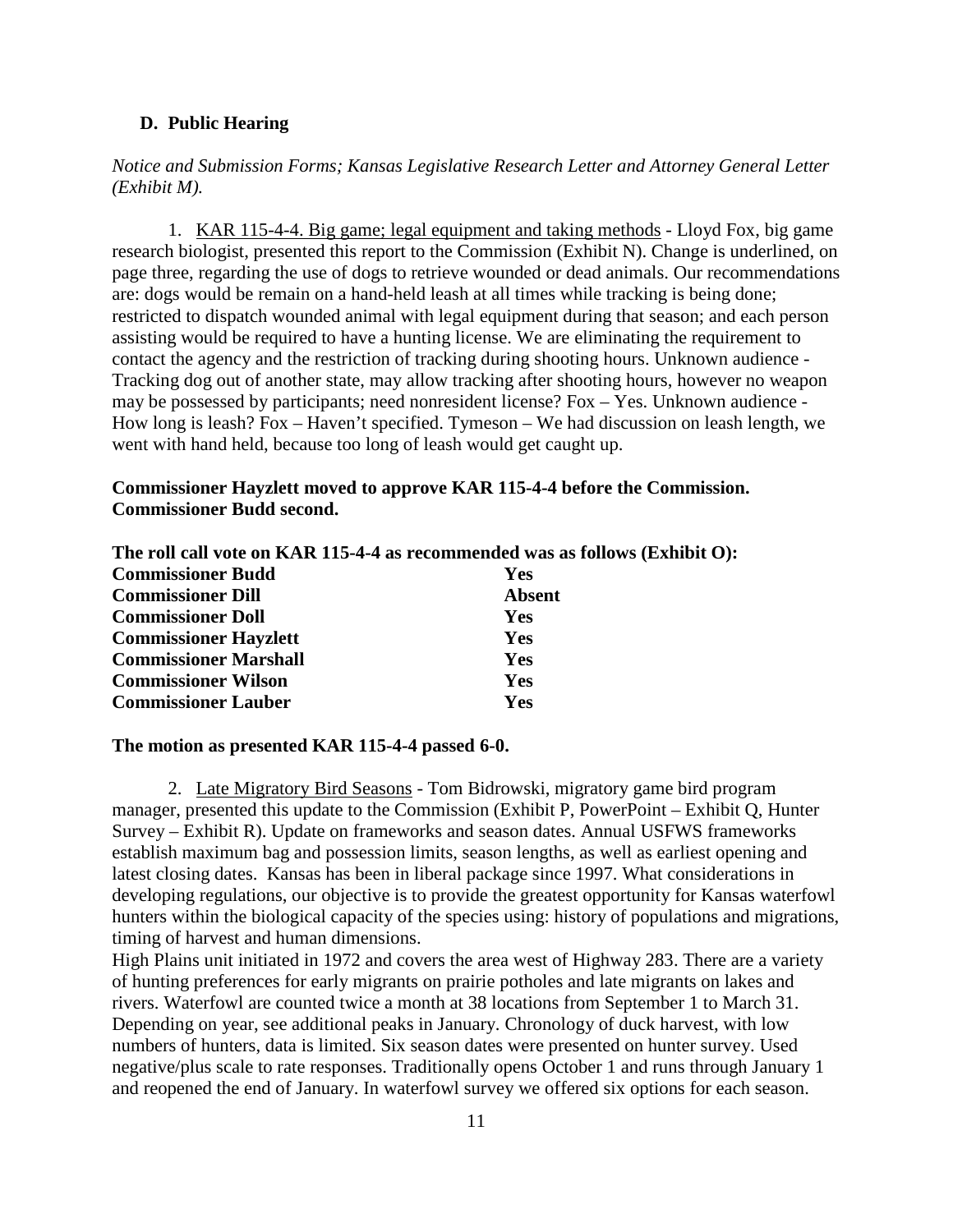With a 9-day teal season and youth season to stay within 107-day season we are allowed 96 days. Staff recommends federal frameworks for bag and possession limits and shooting hours; Option E season for the High Plains unit (Saturday, October 11- Monday, December 8 and Saturday, December 20-Sunday, January 25). This has a starting date a week later that the last two years, but provides more dates later in the season. Commissioner Budd – Why does the High Plains get 97 days and Low Plains get 74 days, set by USFWS? Bidrowski – It is set by 100th meridian for each state in the Central Flyway. Commissioner Budd – Talk of increasing Low Plains at all? Bidrowski – Examining packages and one of the requests Kansas made is looking at a possible trade offs for more days. It has to be harvest neutral. Chairman Lauber – Should we vote on each one of these? Prefer to vote at end and entertain more speakers and vote separately. Finish presentation now.

Bidrowski - Irregular shapes of Units are to capture hunting areas. Starts early October and runs through end of December. Duck numbers build in October and start dropping off at Thanksgiving. Commissioner Marshall – What is reason for second peak in January? Bidrowski – Pintails are coming back at this time. Commissioner Marshall – Where are we surveying in this area? Bidrowski – Mostly Cheyenne Bottoms and McPherson Wetlands. This is based off of waterfowl counts by area managers. Chronology of mallards of 40 percent to 60 percent of harvest. Mallards are dominant after Thanksgiving. Alternative D was most popular, followed by E. Staff is recommending Option E (Sat Oct 11 – Sun Dec 7 & Sat Dec 20 – Sun Jan 4). One week later than last two years, but close to historic date. Captures early migrants and allows hunting over the holidays.

The Low Plains Late Zone was separated from early zone in 1997, builds in October and again in December. Patterns in harvest: high in early season and again in January season. Maintaining pattern, no preference is most popular. Survey preferred Option D, followed by F and E. Staff recommends Option F (Sat Nov 1 – Sun Jan 4 & Sat Jan 17 – Sun Jan 25). Unknown audience - Why do you include Quivira in late zone? Bidrowski – At request of Quivira staff. Commissioner Marshall – Zone boundaries are set by USFWS so there is nothing we can do?

Bidrowski – We have two more years with these zones.

Later migrations in southeast zone, mostly mallards, increases in late October with peak around Thanksgiving. Neosho and Marais des Cygnes wildlife areas are driving forces in this zone. Marais des Cygnes has more early migrants. Early season dates are important to harvest of other species (not mallards). Staff recommends Option E (Sat Nov 8 – Sun Jan 4 & Sat Jan 10 – Jan 25). Only five week days in January that are closed and does have a conflict with opening day for upland game birds. Commissioner Budd – Consistent to this point, this survey shows choice of Option F, why would you go with Option E? Bidrowski – Don't treat season dates as public opinion poll and trying to provide for all hunters. Avoid Thursday opener and looking at other items into decision. Unknown audience – Do you hunt SE zone? Bidrowski – No, do help with check stations there.

Canada geese are 2-3 weeks later, show up in early November and have passed through by mid-March. Steep harvest at beginning and end of harvest. Opening day is traditionally the same as Low Plains opener. In 2013, bag limit increased to 8, Kansas set 6 per day. Staff recommends Option (Sat Nov 1 – Sun Nov 9 & Wed Nov 12 – Sun Feb 15).

White fronts show up late November to early February. Federal frameworks allows 74-day season with two bird limit or 88-day with one bird; chose 74-day. Staff recommends Option H (Sat Nov 1 – Sun Dec 14 & Sat Jan 17 – Sun Feb 15).

Recommendation is to adopt federal frameworks for the extended falconry season.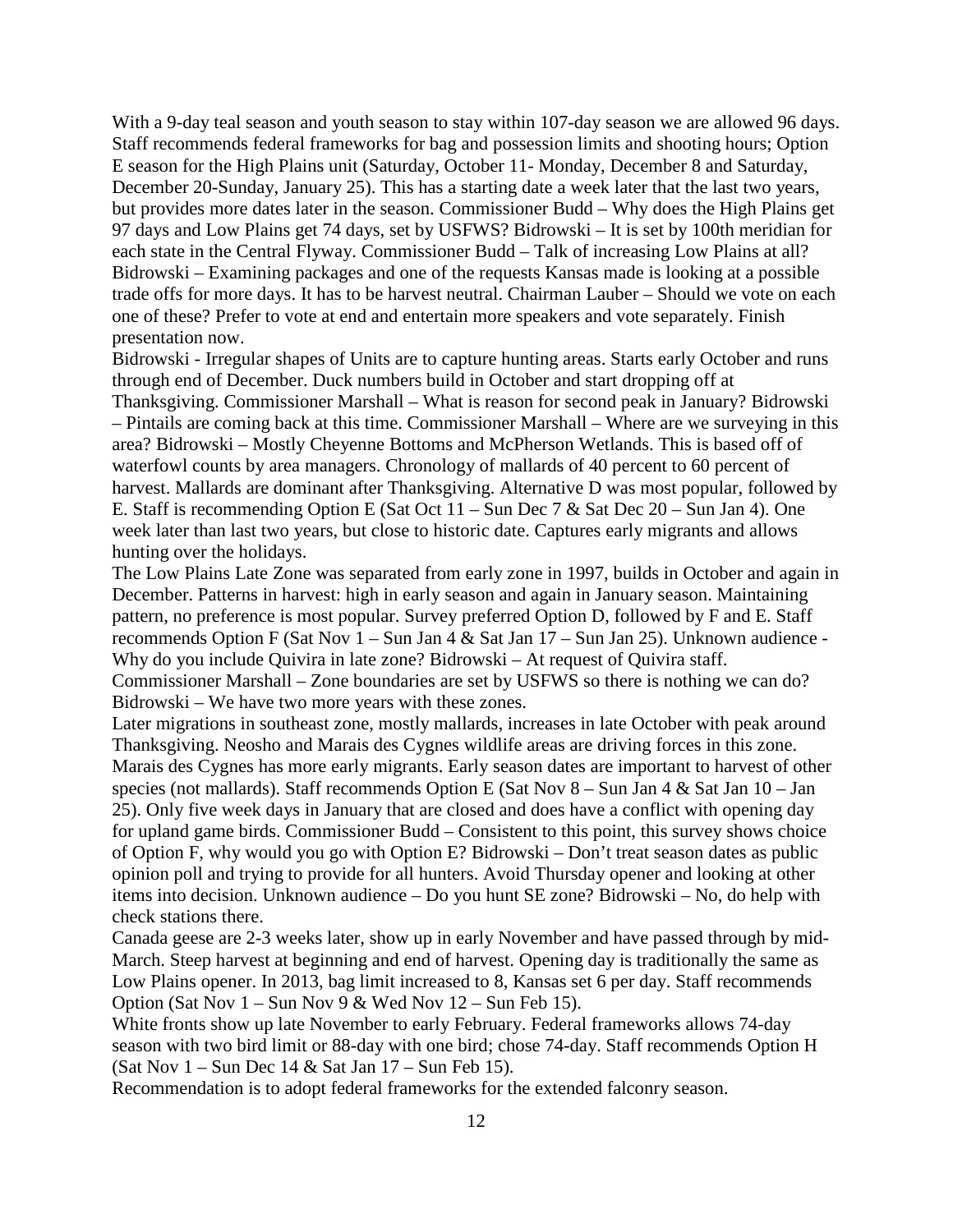High Plains – Recommendation for Option A Bag, Option E Dates. **Commissioner Roger Marshall moved to approve Option A for bag and Option E for bird season dates in High Plains zone before the Commission. Commissioner Gary Hayzlett second.**

| The roll call vote on late migratory seasons as recommended was as follows (Exhibit S): |               |
|-----------------------------------------------------------------------------------------|---------------|
| <b>Commissioner Budd</b>                                                                | <b>Yes</b>    |
| <b>Commissioner Dill</b>                                                                | <b>Absent</b> |
| <b>Commissioner Doll</b>                                                                | <b>Yes</b>    |
| <b>Commissioner Hayzlett</b>                                                            | <b>Yes</b>    |
| <b>Commissioner Marshall</b>                                                            | Yes           |
| <b>Commissioner Wilson</b>                                                              | Yes           |
| <b>Commissioner Lauber</b>                                                              | <b>Yes</b>    |

#### **The motion as presented late migratory seasons passed 6-0.**

Low Plains Early – Troy Schroeder – a week later than last year, why? Bidrowski – It is how the calendar falls out, fluctuation of calendar dates. Chairman Lauber – Duck season has become increasingly controversial and staff has tried to represent best interests of everybody who participates and is not always majority rules. Option E is staff recommendation. Commissioner Marshall – Who makes recommendation? Bidrowski – We have five regions, one from public lands, one district biologists, migratory gamebird biologist and DU; then reviewed by administration. Commissioner Doll – Indicated four variables? Bidrowski - Migration phenology, harvest (hunter and peak), human dimensions and social.

### **Commissioner Roger Marshall moved to approve Option E for bird season dates in Low Plains early zone before the Commission. Commissioner Randy Doll second.**

| The roll call vote on late migratory seasons as recommended was as follows (Exhibit S): |            |  |
|-----------------------------------------------------------------------------------------|------------|--|
| <b>Commissioner Budd</b>                                                                | <b>Yes</b> |  |
| <b>Commissioner Dill</b>                                                                | Absent     |  |
| <b>Commissioner Doll</b>                                                                | <b>Yes</b> |  |
| <b>Commissioner Hayzlett</b>                                                            | <b>Yes</b> |  |
| <b>Commissioner Marshall</b>                                                            | <b>Yes</b> |  |
| <b>Commissioner Wilson</b>                                                              | <b>Yes</b> |  |
| <b>Commissioner Lauber</b>                                                              | <b>Yes</b> |  |

#### **The motion as presented late migratory seasons passed 6-0.**

Low Plains Late – Jeff Carmichael, Wichita – Consider not using November 1, Quivira will be shut down and will take away best place to hunt. Commissioner Marshall – Like to see two weeks earlier? Carmichael – One week earlier would be better. Commissioner Rider – When do whooping cranes come through? Bidrowski – November, sometimes as late as February. Commissioner Doll – When do birds show up at Quivira? Bidrowski – Week or two later than Cheyenne Bottoms. post Thanksgiving. Commissioner Budd – How many times did Quivira shut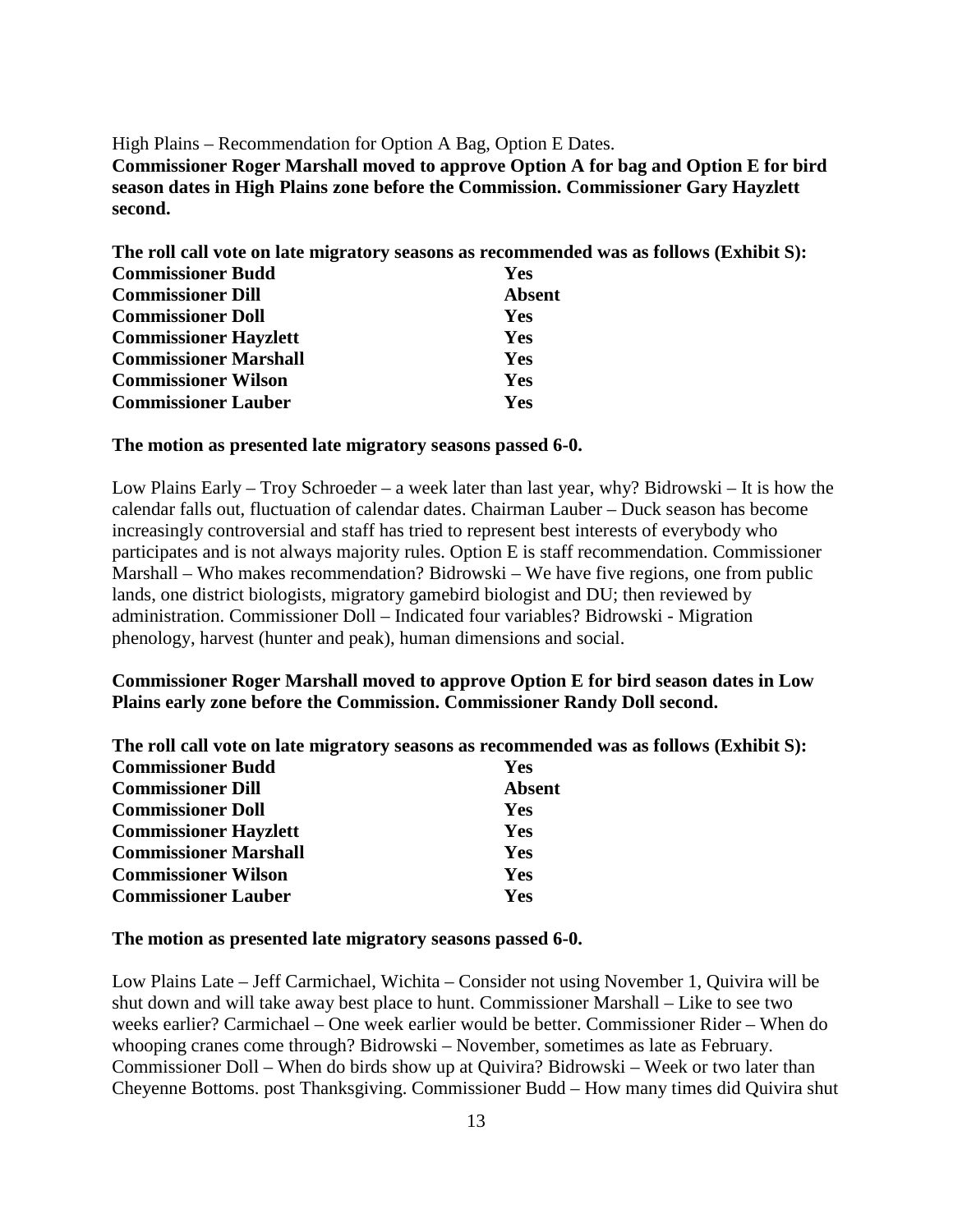down last year? Bidrowski – They shut the entire area down multiple times. Their hunt plan is different. Nationwide whooping cranes are protected, they close it. Carmichael – It is an area-byarea policy? Bidrowski – Correct, they lose well over 75 percent of season. Tymeson – Have we requested that Quivira be in Low Plains early? Bidrowski – In 2010, decided to stay in late at that time. Commissioner Budd – If we took away whooping crane issue would you have conflict with dates? Carmichael – No, but best place to hunt. It is world class. Wally Eldridge – Private club near Quivira, and I agree because we close. Unknown audience - In favor of Tom's recommendation because of youth. Tim Keenan – Don't like November 1, too late, historically been fourth Saturday in October which is too late; opening weekend is usually the best, October 25. Ryan Warden – Agree with recommendations, understand their dilemma, need to petition federal people about when the whooping cranes arrive. Influx of mallards and pintails late. Reno County has highest duck populations. Glad to see season dates moved back. Daryl Towsley – agree with staff recommendation, Quivira needs to taken up with feds. Come to Cheyenne Bottoms, mallards are primary duck, opening in late November would be great. Chairman Lauber – Move into early zone? Towsley – Majority of ducks will move to Cheyenne Bottoms, gone after that and would be late migratory birds. Warden – Field hunting all around it is good. Larry Fry – Moving Quivira into early zone would be a mistake for many of us. When we have split seasons, when Cheyenne Bottoms closed Quivira is still open, which is good, would take away one of our choices; selfish reason. Commissioner Budd – How many public waterfowl opportunities are in late zone? Bidrowski – Most of major reservoirs. Commissioner Marshall – In description, Quivira wants a late season, why? Bidrowski – Not sure, they believe popular to hunters; like to keep season around Halloween. Warden – What about rules for whooping cranes? Bidrowski – In their hunt plan, we provided comments; speak on behalf of their constituents. They will redo in 15 years, but can reopen CCP if the manager wishes. Warden – can you recommend that? Bidrowski – We do consider them a partner so we try to work closely with them. Commissioner Marshall – They hold town hall meetings. Hard to keep everyone happy, what is best for average hunter, the one who goes twice, drive in, get one or two weekends, like students able to hunt. Staff has bent over backwards to do what the people want. Commissioner Rider – If you look at scores, the only one in positive, fits what hunters are looking for.

### **Commissioner Randy Doll moved to approve Option F for bird season dates in Low Plains late zone before the Commission. Commissioner Don Budd second.**

**The roll call vote on late migratory seasons as recommended was as follows (Exhibit S):**

| <b>Commissioner Budd</b>     | Yes           |
|------------------------------|---------------|
| <b>Commissioner Dill</b>     | <b>Absent</b> |
| <b>Commissioner Doll</b>     | <b>Yes</b>    |
| <b>Commissioner Hayzlett</b> | <b>Yes</b>    |
| <b>Commissioner Marshall</b> | Yes           |
| <b>Commissioner Wilson</b>   | Yes           |
| <b>Commissioner Lauber</b>   | Yes           |

#### **The motion as presented late migratory seasons passed 6-0.**

SE Zone – Daryl Towsley – Friends live in Kansas City and they hunt Marais des Cygnes,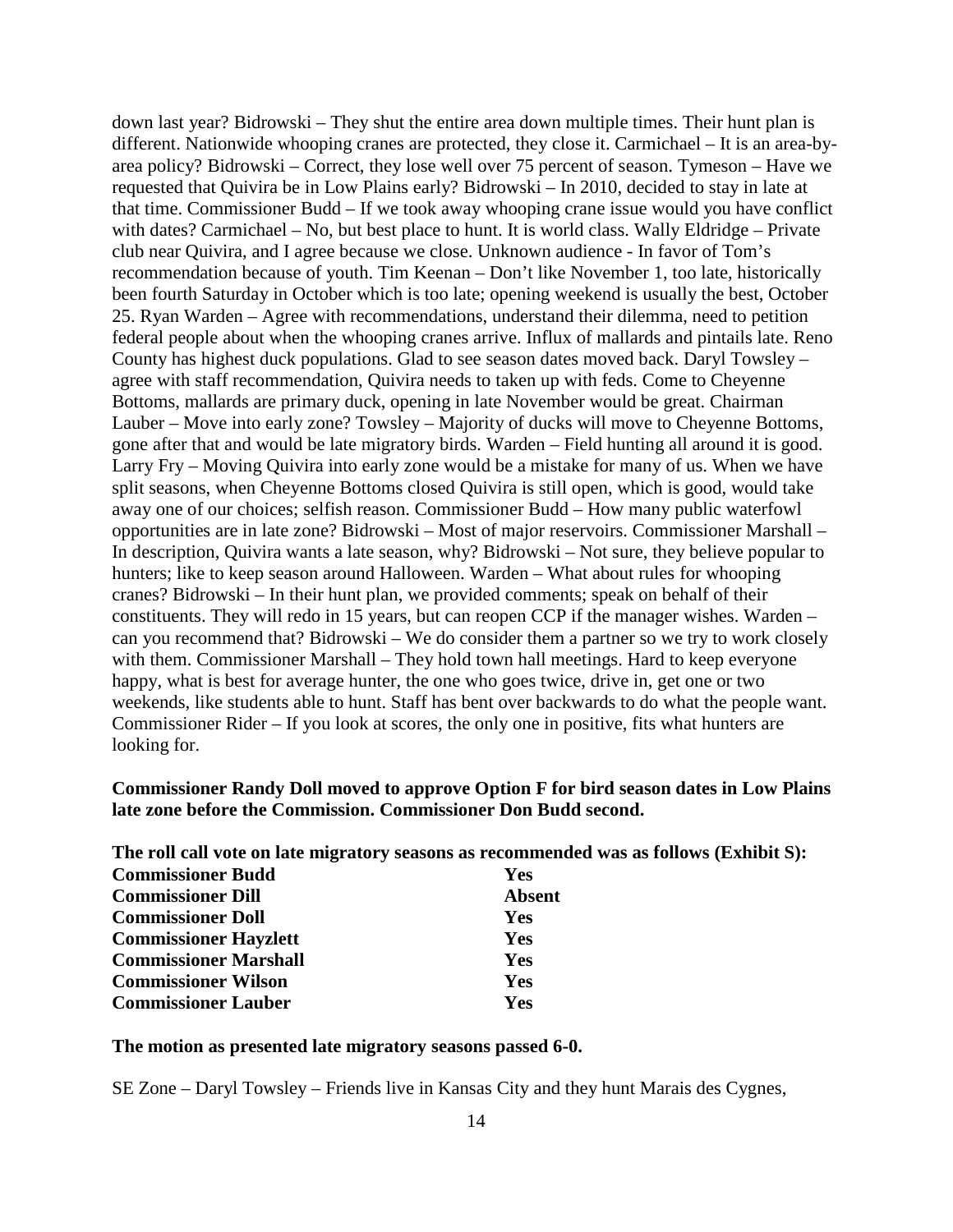should not be in SE zone; know we can't do anything for a few years, but should consider putting in Low Plains zone. That would also help with the issues in that zone. Chairman Lauber – That is what we want to do, boundaries were made too large. Commissioner Budd – The only one there was the Chairman, the rest of us were not on Commission then. Commissioner Doll – On methodology, when hunters come up with strong preference for later zone, aren't they dovetailing into harvest, you want to hunt when ducks are flying, aren't they voting for what they want? Bidrowski - Survey shows they are hunting early in season, but preference says they want late. Had one of latest seasons in nation two years ago. About 2,100 surveys (30 percent answered). Commissioner Budd – The three we voted on, graph says it is irrelevant to a point; least no-preference responses. When we started this survey, we put a lot of opinion in to survey. Bidrowski – Removed comments referring to last season. Through all surveys, chart shows the best way they want to harvest duck? Bidrowski – They are putting their preference, don't set by popular opinion polls. Commissioner Marshall – Statistically, overwhelming number of people want latest date and suppose you are doing for a reason, shutting out Marais des Cygnes hunters? Bidrowski – Yes, and Thursday opener shuts out a lot of hunters. Taking days in November when numbers are starting to build. Andy Fanter – Marais des Cygnes data quoted on temperatures. You are arguing about five days, that is not a bad recommendation. Late season mallard hunters want to hunt in January. Commissioner Budd – About temperatures? Fanter – It is about killing. Commissioner Rider – Looking at surveys from last year and this year; earlier in Option A, 50 percent don't want that, Option F, 46 percent. Bidrowski – Not percentages, but preference. Commissioner Rider – Can tweak that correct? Chairman Lauber – Staff recommendation? Commissioner Rider – Ninety-five want as late as possible, survey is voice of average "Joe." I would go with your recommendation.

**Commissioner Don Budd moved to approve November 8 and 9, close season and reopen on November 15 and run through January 25 for bird season dates in the Southeast zone before the Commission. Commissioner Aaron Rider second.**

|                              | The roll call vote on late migratory seasons as presented was as follows (Exhibit S): |
|------------------------------|---------------------------------------------------------------------------------------|
| <b>Commissioner Budd</b>     | Yes                                                                                   |
| <b>Commissioner Dill</b>     | <b>Absent</b>                                                                         |
| <b>Commissioner Doll</b>     | Yes                                                                                   |
| <b>Commissioner Hayzlett</b> | N <sub>0</sub>                                                                        |
| <b>Commissioner Marshall</b> | <b>Yes</b>                                                                            |
| <b>Commissioner Wilson</b>   | Yes                                                                                   |
| <b>Commissioner Lauber</b>   | No                                                                                    |

#### **The motion as presented late migratory seasons passed 4-2.**

Light and Canada goose season – Tim Keenan – A week too late, but makes no sense to separate the two geese. Commissioner Marshall – Would prefer week later in season, but agree with staff recommendation. Wally Eldridge - Old enough to remember point system, don't agree with six geese, think four is enough. For most part, the problem geese are resident geese. Tymeson – Tom, on survey data, showed slightly higher percentage wanted eight instead of six, why did we go with six? Bidrowski – Smaller preference for an even smaller bag limit, from six to eight, smaller impact on harvest. Can stand some more harvest; sociological reason, lower bag limits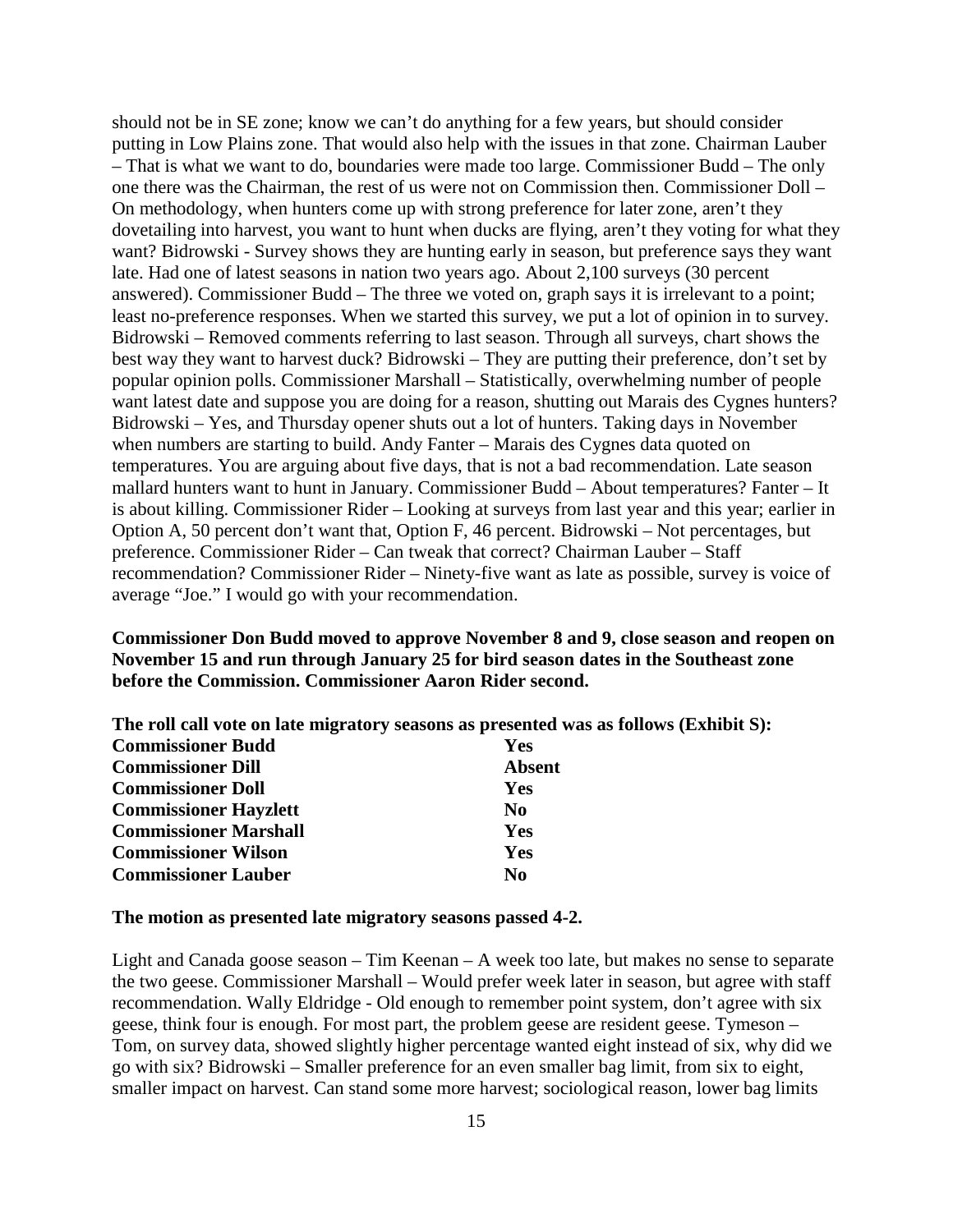are easier to obtain; biologically about the same. Tymeson – In reference to early goose season, would take away from the end. Larry Fry, Great Bend – Think four geese is plenty, but no one forces anyone to shoot the full limit. Ryan Warden – Not sure what limits are in Nebraska. Bidrowski – Nebraska and Oklahoma have five, some other states have taken eight. Warden - Aware goose if federally regulated; in South Dakota they are not. Bidrowski – They work under conservation order. Going to eight will impact those birds.

**Commissioner Roger Marshall moved to approve Option F for Canada goose season dates before the Commission. Commissioner Gary Hayzlett second. Amended to accept bag limit of six.**

**The roll call vote on late migratory seasons as recommended was as follows (Exhibit S):**

| <b>Commissioner Budd</b>     | <b>Yes</b>    |
|------------------------------|---------------|
| <b>Commissioner Dill</b>     | <b>Absent</b> |
| <b>Commissioner Doll</b>     | <b>Yes</b>    |
| <b>Commissioner Hayzlett</b> | Yes           |
| <b>Commissioner Marshall</b> | Yes           |
| <b>Commissioner Wilson</b>   | Yes           |
| <b>Commissioner Lauber</b>   | Yes           |

#### **The motion as presented late migratory seasons passed 6-0.**

White fronted geese – Ryan Warden – Who sets limits on those? Bidrowski – Central Flyway Council, we make recommendations to USFWS, similar process and once frameworks are set start on state process. Limit is two if shorter season. Warden – Significantly higher numbers statewide? Bidrowski – When show up, see within five days, Wichita to Great Bend is primary range. Warden – Commonly occur in January? Bidrowski – Took some days off in December and put in January. Warden – More or less common to see them?

## **Commissioner Gary Hayzlett moved to approve Option H for white front goose season dates before the Commission. Commissioner Randy Doll second.**

**The roll call vote on late migratory seasons as recommended was as follows (Exhibit S):**

| <b>Commissioner Budd</b>     | Yes           |
|------------------------------|---------------|
| <b>Commissioner Dill</b>     | <b>Absent</b> |
| <b>Commissioner Doll</b>     | <b>Yes</b>    |
| <b>Commissioner Hayzlett</b> | <b>Yes</b>    |
| <b>Commissioner Marshall</b> | <b>Yes</b>    |
| <b>Commissioner Wilson</b>   | <b>Yes</b>    |
| <b>Commissioner Lauber</b>   | <b>Yes</b>    |

### **The motion as presented late migratory seasons passed 6-0.**

Youth – Week before other general seasons.

#### **Commissioner Roger Marshall moved to approve youth season as recommended.**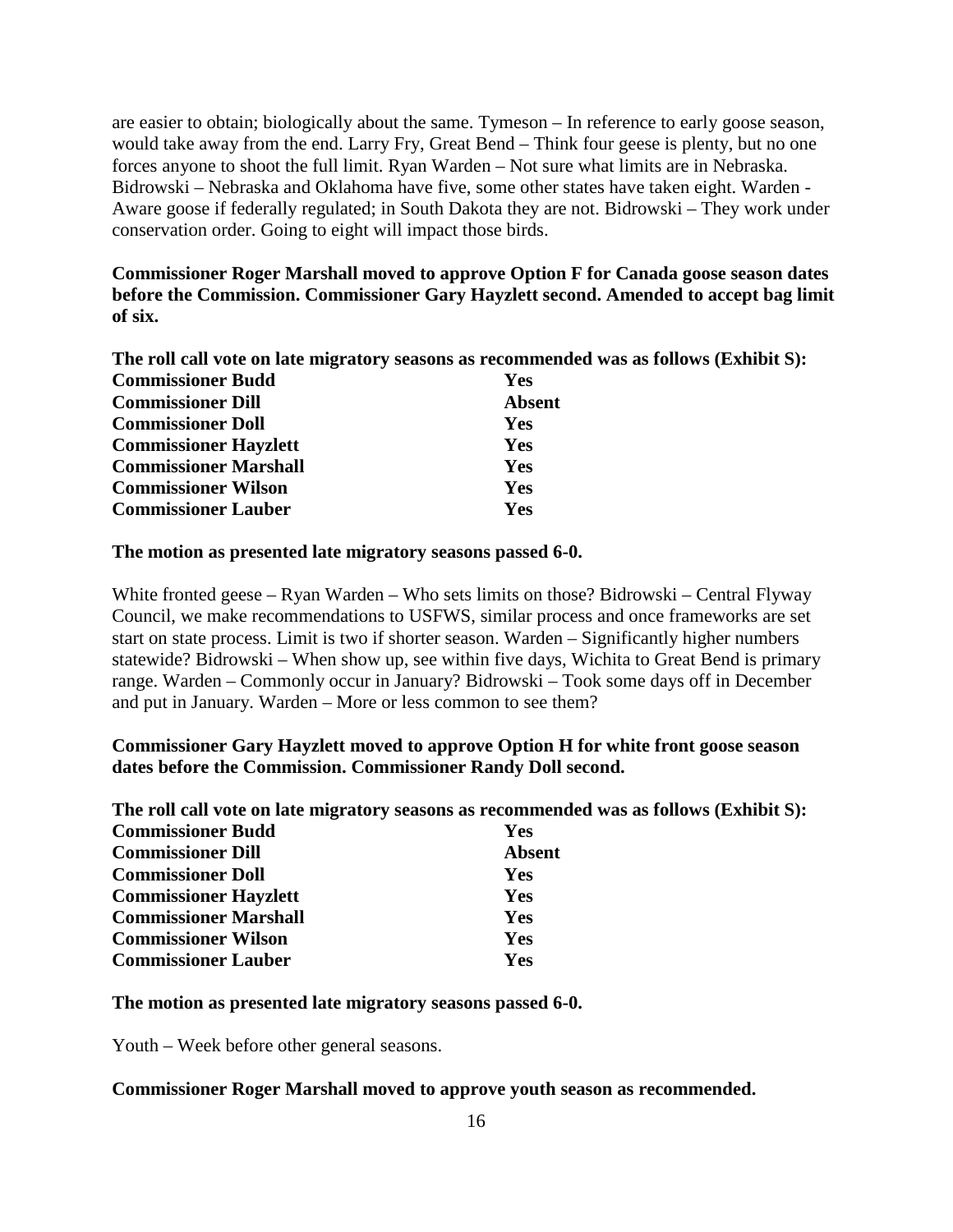**Commissioner Randy Doll second.**

**The roll call vote on late migratory seasons as recommended was as follows (Exhibit S): Commissioner Budd Yes Commissioner Dill Absent Commissioner Doll Yes Commissioner Hayzlett Yes Commissioner Marshall Yes Commissioner Wilson Yes Commissioner Lauber Yes**

**The motion as presented late migratory seasons passed 6-0.**

Falconry – All four recommendations in one…

**Commissioner Randy Doll moved to approve falconry seasons as recommended. Commissioner Gary Hayzlett second.**

**The roll call vote on late migratory seasons as recommended was as follows (Exhibit S): Commissioner Budd Yes Commissioner Dill Absent Commissioner Doll Yes Commissioner Hayzlett Yes Commissioner Marshall Yes Commissioner Wilson Yes Commissioner Lauber Yes**

#### **The motion as presented late migratory seasons passed 6-0.**

Tymeson – This will be handled differently next year. Bidrowski – Set out early spring after one year. Commissioner Rider – Talked to people who received survey and heard this was a good survey that addressed all of our desires.

### **XII. Old Business**

*None*

### **XIII. Other Business**

### **A. Future Meeting Locations and Dates**

October 16, 2014 – Martinelli's Restaurant meeting room, Salina January 8, 2015 – Bonner Springs Parks and Recreation, Sunflower Room March 26, 2015 – Topeka April 23, 2015 – GPNC, Wichita